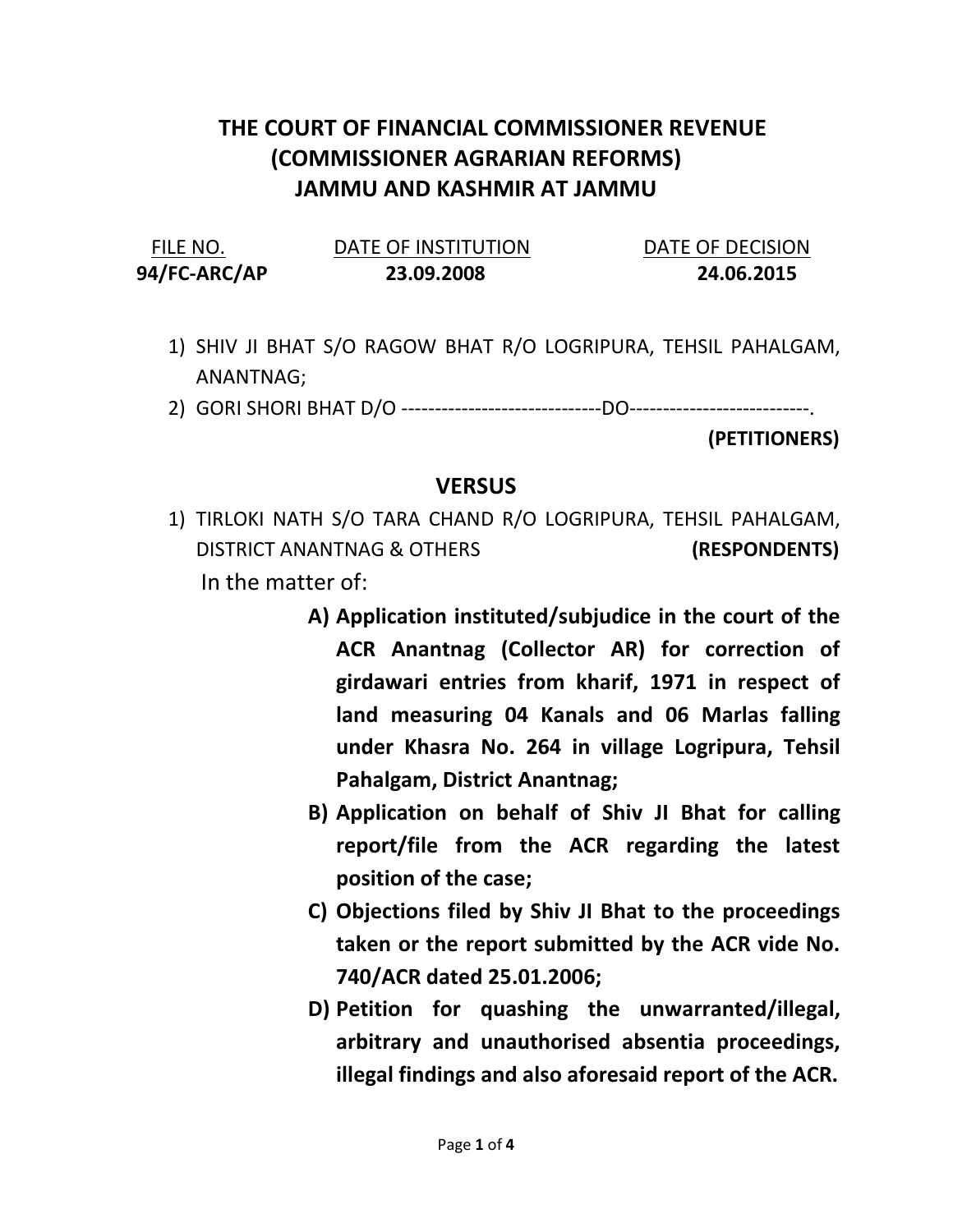| <b>For Petitioner</b> | $\qquad \qquad -\qquad -$ | Advocate O. P. Sharma |
|-----------------------|---------------------------|-----------------------|
| For Respondent        |                           | --- In Person         |

## J U D G E M E N T

- 1) The present case has a muddled history of acrimony for the last around 30 years. Briefly stated, the petitioners claim to have applied for the correction of girdawari entries in the records from **kharif, 1971** before the Deputy Commissioner (Collector), Anantnag who had directed for the maintenance of status quo in the matter vide his order 146-47/PA dated 01.05.1985. Subsequently, the Collector transferred the case to the Assistant Commissioner Revenue, Anantnag for disposal. However, after the petitioner's migration in 1990 and reported floods in 1992, the case seems to have remained unattended for quite a long time. The petitioner then moved this court to know the status of the case since he was not getting any information about it.
- 2) Pending disposal of the present case, the Assistant Commissioner Revenue vide letter No. 740/ACR dated 25.01.2006 had reported that due to some subversive incidents in his office and the devastating floods of 1992, most of the records had got damaged. No clue regarding the case of the petitioners, the order of status quo and implementation status thereof in the revenue records could be found. In addition, the Assistant Commissioner Revenue after demarcating the land submitted certain facts and findings for the consideration of this court.
- 3) In order to meet the ends of justice, the then Settlement Commissioner, Jammu and Kashmir was also directed to make a thorough enquiry into the matter. The report submitted by the enquiry officer vide No. 2830-SC/App dated 07.07.2006 indicates that he had visited the office of the Assistant Commissioner Revenue on 10.04.2006. He was of the view that the records viz., the Peshi Register, Mislband Register etc. were not maintained in an orderly fashion and did not contain the details of all the cases. The details of the file relevant to the enquiry do not figure in these registers. That record could also not be traced in the office of the Deputy Commissioner (Collector), Anantnag as well as in the record room. Further, it was reported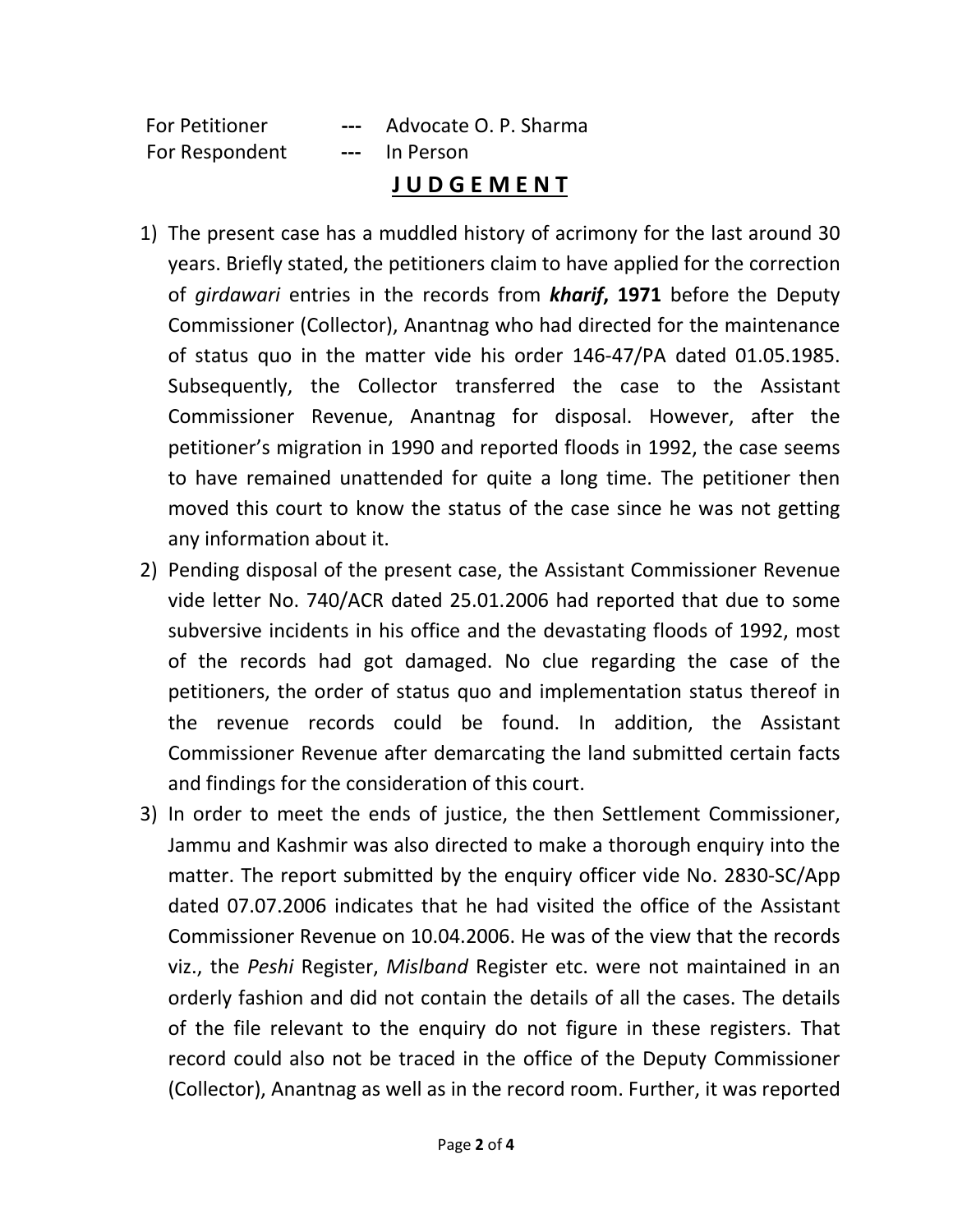that the said case was also not pending before the Assistant Commissioner Revenue for adjudication.

- 4) Congregating the facts and circumstances, the present case has drowned the basic issues and in the prevailing state of affairs, the case can't be decided on merits. The case is being stretched on one pretext or the other causing only delays. Without wasting a moment now, this court is of the firm view that the case be decided afresh by the competent authority.
- 5) For the reasons aforesaid and after having an in-depth analysis of the facts and circumstances of the matter, the present petition is disposed of with the direction to the Collector Agrarian Reforms/Competent Authority concerned to consider the claims of the parties and to decide the matter afresh. All proceedings taken or actions done or purported to have been done after **kharief**, 1971 are hereby quashed. The position prior to the determinant date is restored. The parties are accordingly directed to approach the revenue authorities for the redressal of their grievances. Until, the case is disposed of by the competent authority, there shall be no alienation of the subject land by either party.
- 6) The facts and circumstances of the present case have forced this court to critically examine the question of proper maintenance of the records and registers in the Revenue Department. It is acknowledged that the Revenue functions in the state are both executive and administrative in nature. Various decisions taken or information gathered in office are to be recorded properly with due authentication. Considering the paramount importance of these functions, a range of registers has already been prescribed to be maintained in the offices on different subjects, besides revenue records. The proper maintenance of registers/records facilitates getting the required information resulting into an effective administration.
- 7) But this has been noted with regret that the maintenance of records/registers at different levels in the Revenue Department is very poor. The records in the offices remain in an unattended and dilapidated condition. Many prescribed registers/records are not being maintained which results in the dislocation of important and valuable information. It is further observed that in many offices, the records/registers are not kept in